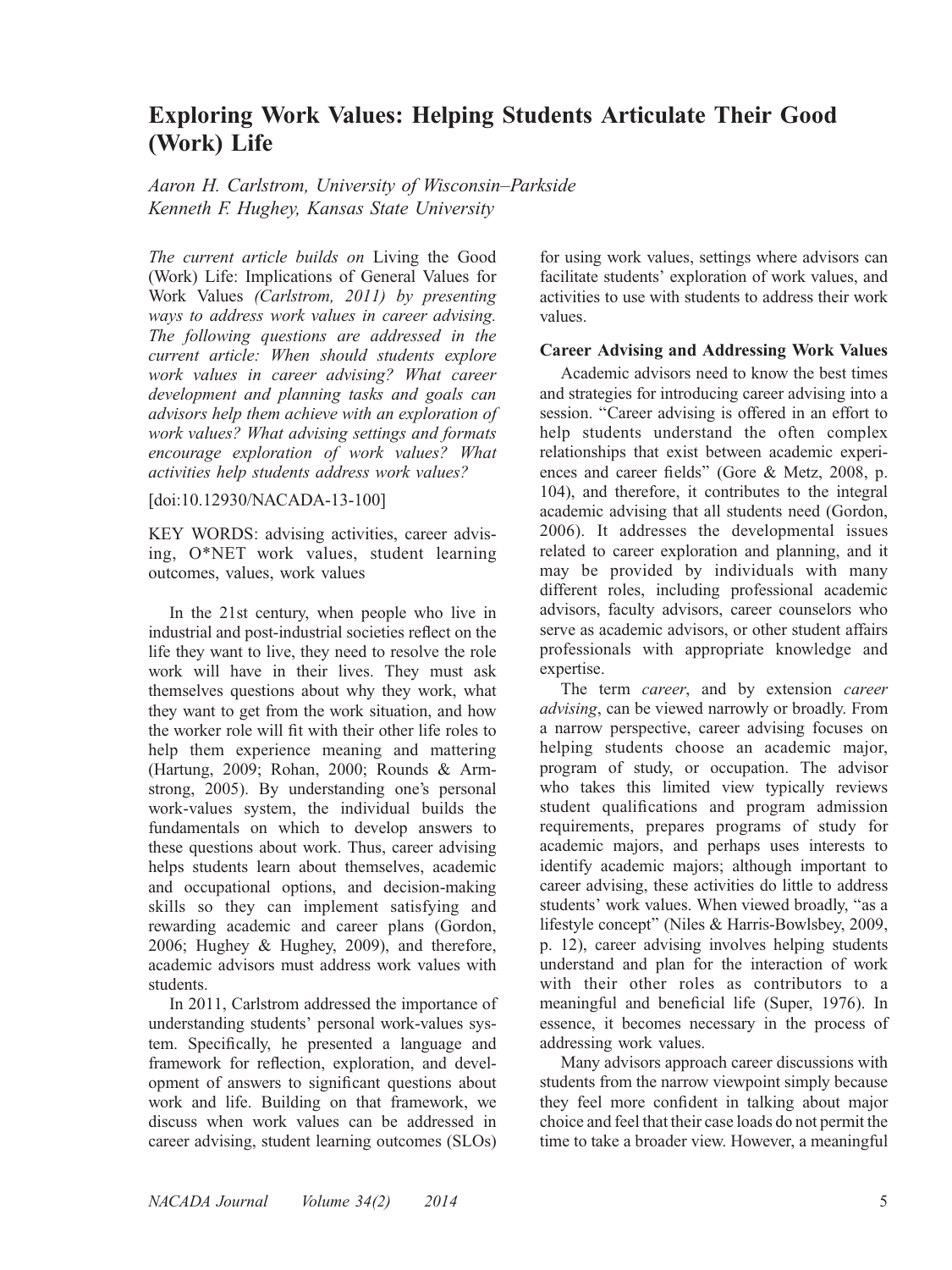number of students present with career needs better served by taking the broader approach. For example, Duffy and Sedlacek (2007) found that 47% of firstyear students sought careers consistent with their values and 29% considered careers based on their interests. Thus, the inclusion of work values and other factors connected with work values (e.g., life roles) in career advising potentially benefits a large proportion of students as early as the first year of matriculation.

### Student Learning Outcomes and Work Values

We do not advocate that advisors forego the standard activities of career advising, such as helping students use their interests and skills to identify academic majors, determine if they meet requirements for acceptance into programs of study, and map out the curricular and cocurricular activities that prepare them to pursue an occupational goal. Rather, we encourage them to facilitate the use of work values in career advising, because an understanding of one's personal work-values system can contribute to the career planning process by increasing the chances of career and life satisfaction as well as by contributing to greater adaptability in the rapidly changing world of work. However, to choose the type and timing of activities that address work values effectively, academic advisors must know the work values relevant to the developmental goals (i.e., SLOs) they want students to achieve.

We present nine primary career-advising SLOs associated with work values and with two main traditions of using work values in career planning: matching and meaning making (Hartung, 2009). According to the matching tradition, advisees identify and evaluate academic and career options by comparing knowledge about the self (e.g., work values) with knowledge about options (e.g., occupational rewards). Through the meaning-making tradition they experience meaning and mattering through work often facilitated by the development of a personal career narrative.

Not mutually exclusive, matching and meaning making both depend on the achievement of the first four SLOs to be demonstrated: students understand work values, work value types, motivational goals, and the dynamics of a work values system. In the fifth SLO, students articulate a personal work-values system. These five SLOs benefit students even if not applied to matching or meaning making. For example, students who achieve the first four SLOs can

define and provide personal examples of work values, work value types, and motivational goals in work as well as explain the importance of them in career planning. These foundational outcomes create a basis on which to work on the other SLOs, and although some students achieve them prior to completing high school, most entering postsecondary education still need assistance laying this groundwork.

Students who have achieved the fifth SLO, articulating a personal work-values system, can crystallize and prioritize work values and work value types. Advisors help students at this point clarify and develop a stable personal work-values system. Crystallization has been achieved when ''individuals can identify [work values] and tell how the values influence their behavior'' (Brown, 2002, p. 48), and prioritization allows students to rank order clear values in terms of self-determined importance. Thus, students who can articulate their personal work-values system describe a clear picture of their overarching motivational goals for work and determine whether their work-value type priorities complement or conflict with each other. Many young people making career choices lack full awareness about their own values and must be encouraged to grow cognizant of them (Brown, 2002). Students who have crystallized and prioritized their work values likely possess a clear understanding of their behavior and have clarified, set, and taken action to achieve both short- and long-term goals (Brown, 1995; Niles & Harris-Bowlsbey, 2009; Rokeach, 1973).

Further, only after crystallizing and prioritizing their personal work-values systems can an individual tackle the SLOs necessary for the matching tasks. Advisors must recognize that the levels of clarity may change throughout the life span, and students may exhibit a basic level of clarity and general sense of stability in their personal work-values system prior to completion of postsecondary education and training. However, the extent of clarity and stability will likely vary by life experience and developmental level. For example, traditional-aged college students who matriculate directly from high school may not have been forced to choose between work value priorities when making important life decisions nor have they likely been denied the opportunity to fulfill a work value priority. Therefore, their levels of clarity and stability do not match those with extensive life experiences outside of academia.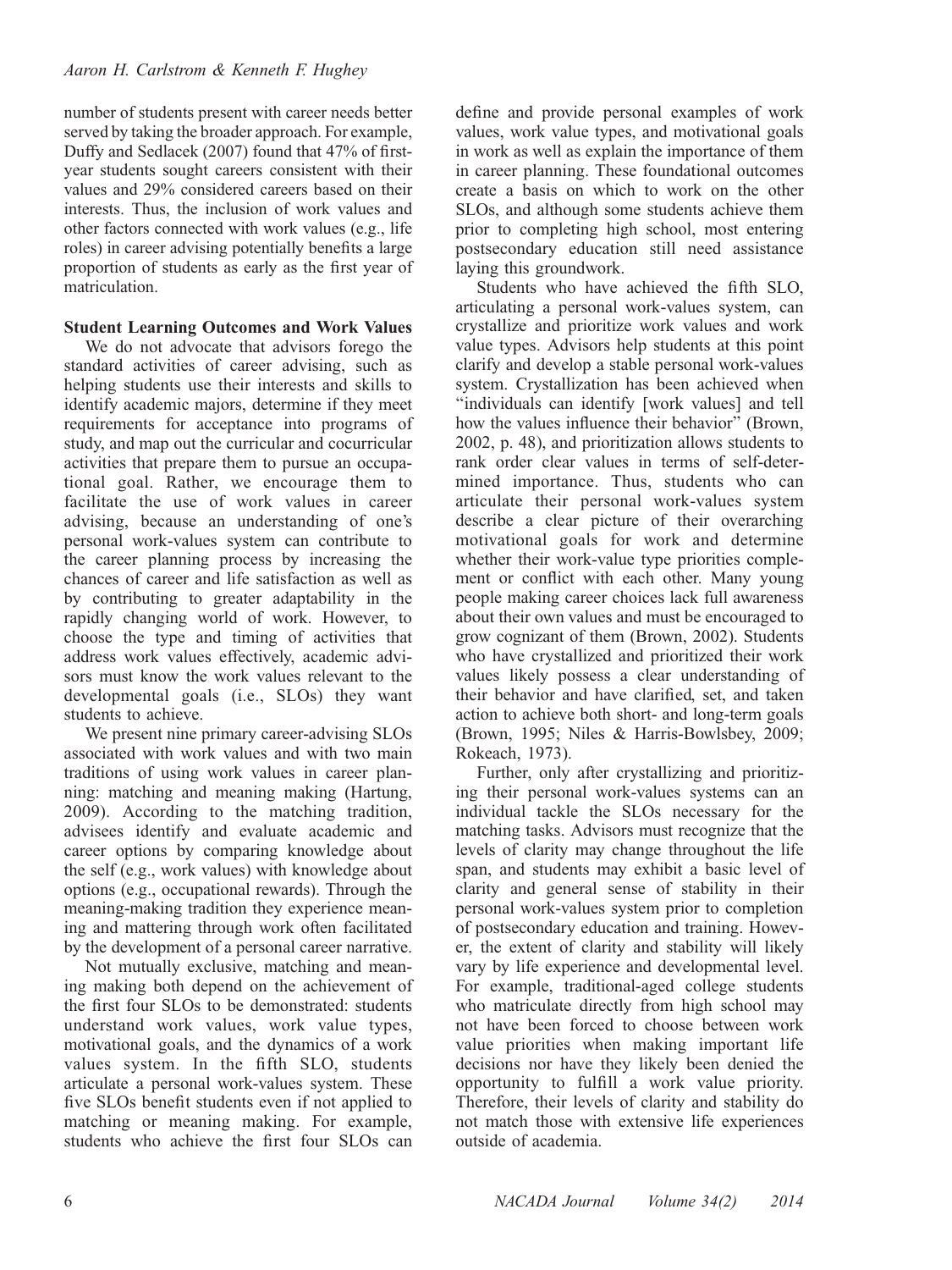The sixth and seventh SLOs relate to the matching tradition. Through the sixth SLO, students understand the connection between work values and occupational possibilities, and through the seventh SLO, they evaluate the match between the personal work-values system and an occupation. Work values, just like interests and skills, allow one to understand both the person and work environment (Smith & Campbell, 2006) and can be used to examine the match between people and occupational possibilities. A good fit between an individual's work value priorities and his or her work environment is associated with positive outcomes, such as job satisfaction and tenure (Rounds & Armstrong, 2005). Further, when they make decisions consistent with their work value priorities, students minimize the risks involved in the career choice process (Niles & Harris-Bowlsbey, 2009).

Through the eighth and ninth SLOs, associated with the meaning-making tradition, students understand the significance of work values and use them to develop a personal career-development narrative: a story about ''how an individual practices, enacts, and makes meaning of an occupational choice'' (Hartung, 2009, p. 9). We agree with Hartung (2009) that work values, more so than interests and skills, make developing a meaningful life story the center of an individual's decision: ''Career stories reveal the themes that individuals use to make meaningful choices and adjust to work roles'' (Savickas, 2005, p. 57). Life stories have played an increasingly important role for students between the mid-20th century and the start of the 21st century because changes in the world of work resulted in greater worker responsibility to manage their own career in a personally meaningful way that matters to the individual (Patton, 2000). Unlike for those employed in the mid-20th century, when many organizations took responsibility for providing the structure and support of a worker's career development (Feller & Whichard, 2005), contemporary workers likely experience more transitions and uncertainty, and thus face a greater need for a life story that can provide a meaningful and stable sense of self (Hartung, 2009).

In addition to using SLOs to identify work value goals in career advising, advisors must know which of the many settings and formats of academic advising may be conducive to career advising activities that help students explore work values. The identification and use of proper advising venues constitute process and delivery outcomes, as described in assessment literature, and contribute to the achievement of specified SLOs (Robbins, 2009, 2011). Although advisors can address some of the outcomes and activities in individual sessions, many students will require more advisor time than available in typical appointments. For example, conducting a work values card sort could be completed during an individual advising meeting, but helping students develop a meaningful personal career narrative informed by an understanding of their personal work-values system cannot be completed in a single advising meeting. Therefore, advisors must consider different advising settings and formats to incorporate activities in useful ways. For example, group formats may provide the time required to achieve certain outcomes. In addition to an ongoing career advising group, advisors could include a unit on work values in a first-year student seminar course or teach an academic and career decisions course. They can also encourage students to choose work values as a topic for papers or class presentations in speech and writing courses, develop podcasts or self-guided career advising materials, refer students to offices on campus that provide access to online career guidance systems, or recommend an academic and career decisions course.

### Career Advising Activities to Develop Work Values

### Articulating a Personal Work-Values System

Specific activities have proven useful in helping students learn about work values–related constructs and dynamics such as work value types (i.e., SLOs 1 through 4) and articulate their personal work-values system (i.e., SLO 5). Although advisors often address the foundational SLOs 1 through 5 separately, they often incorporate the corresponding activities simultaneously. For example, students must engage in activities to learn about different work values before they can crystallize and prioritize their own.

To transmit appropriate career information, advisors first must address work or general values and then need to determine whether to use a formal or an informal system to educate students about them. They face four work-value systems: formal– work, formal–general, informal–work, and informal–general. The decision to use work or general values depends upon the needs of the student (Rounds & Armstrong, 2005). For example, if the purpose of career advising involves evaluating a student's fit with occupations, then the advisor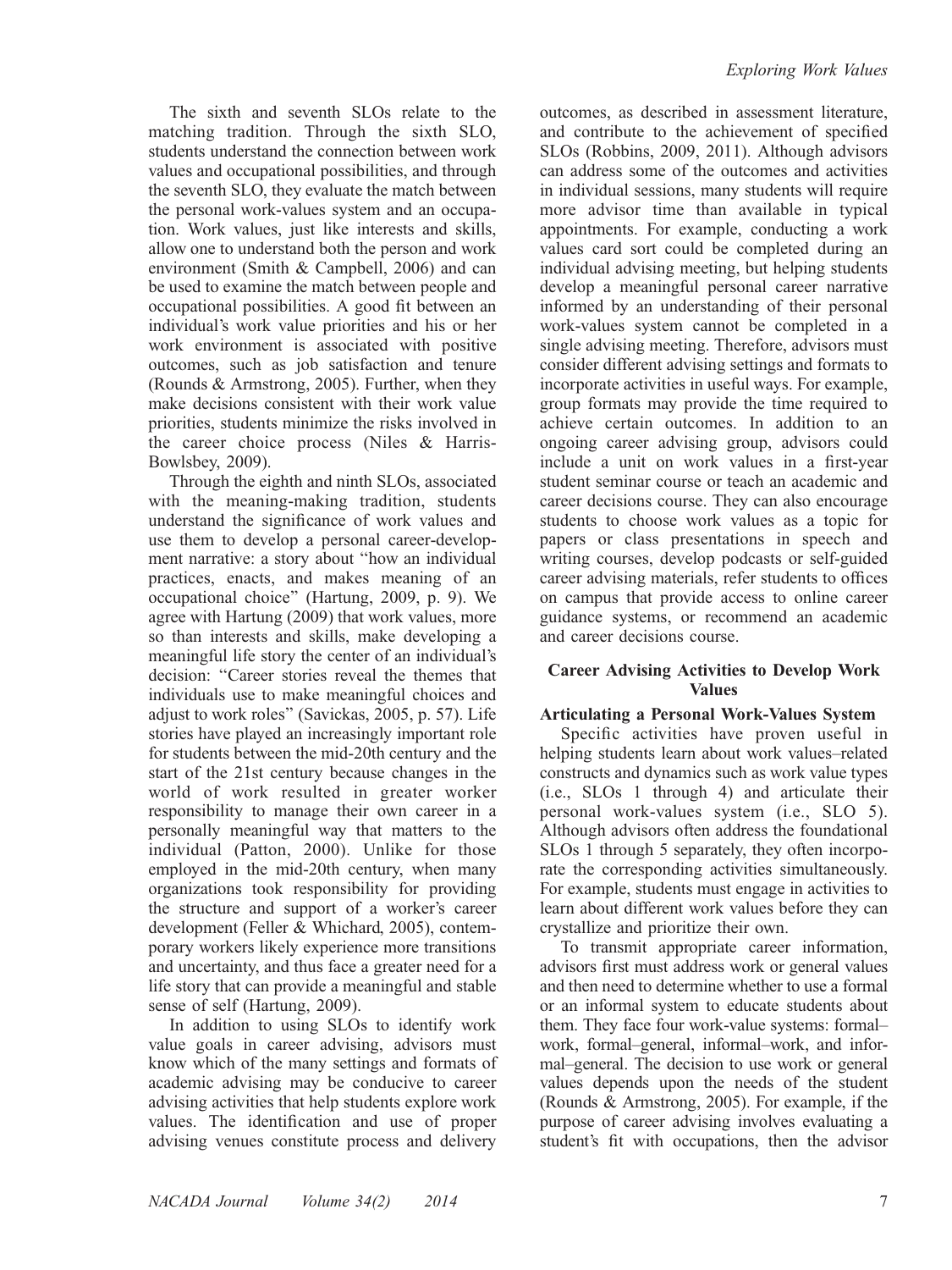pursues a discussion of the work values system with the student. However, to help students develop a personal career narrative that addresses the values a student wants to express in various life roles (e.g., worker, family member, community member) (Super, Savickas, & Super, 1996), the advisor would use either a work- or a generalvalues system paradigm.

Formal work-values systems provide the names and definitions of values and value types, and they may also describe the dynamic relationships between values and value types (i.e., the values that are compatible or conflict) (see Carlstrom, 2011). Informal work-values systems emerge from talking with students about their priorities, and the advisor helps students identify, create labels for, and define the work values based on these conversations. The informal approach does not require many resources or materials, and the personal interactions contribute to the relational aspect of advising. However, because students may not consider the full range of values, advisors need skills for recognizing values as they emerge from students' personal examples across the full range of values, and such in-depth advisor–advisee interactions take time, especially to lay the foundation created by SLOs 1 through 5. Therefore, we recommend that advisors give strong consideration to using a formal workvalues system.

Several formal work-value systems offer advantages for the advisor: the O\*NET work values found in the  $O*NET$  Work Importance Locator (WIL) (McCloy et al., 1999b) and the O\*NET Work Importance Profiler (WIP) (McCloy et al., 1999a), the Work Values Inventory (Super, 1970), the Life Values Inventory (Crace  $\&$ Brown, 1995), and those included in comprehensive computer-assisted guidance systems (e.g., Career Locker [University of Wisconsin–Madison, The Center on Education and Work, 2014];  $SIGI<sup>3</sup>$  [Valpar International, 2014]; Kuder Navigator [Kuder, 2014]) that may be available to students on campus. Formal general-values systems include Schwartz's (1992) Value Survey; the Allport-Vernon-Lindsey Study of Values (Kopelman, Rovenpor, & Guan, 2003); and the Rokeach (1975) Value Survey. As highlighted in Carlstrom (2011), we recommend the use of the O\*NET system to address work values because it is the most comprehensive (Rounds & Armstrong, 2005) and is connected with occupation information. We also recommend the use of Schwartz's (1992) system to address general values because

it provides a structural model of values, shows cross-cultural validity, and allows people to explore values at three levels. In the examples used in this article, we focus on the O\*NET system of work values (McCloy et al., 1999a, 1999b) as understood through the lens of Schwartz's (1992) values theory.

To achieve the first four SLOs using the O\*NET work values (McCloy et al., 1999a, 1999b) advisors help students learn the connection between work values and career planning; the definitions, motivational goals, and examples of the 21 individual work values, 6 or 7 basic work value types, and 4 broad value types (see Table 1); the circular structure of work values (i.e., the correspondence between and individual work values, basic work-value types, and broad value types); and the ways that individual work values, work value types, and broad value types complement or conflict with each other. For example, students learn that the basic work-value type recognition encompasses the individual work values of recognition, advancement, authority, and social status; those who highly prioritize recognition are motivated by work environments that provide opportunities to attain a dominant position, lead, advance, and experience prestige (Dawis, 2002; National Center for O\*NET Development, n.d.). Furthermore, they learn that recognition is associated with the self-enhancement broad-value type and thus has a complementary relationship with achievement, but a conflicting relationship with the basic work-value type relationships, which belongs to the selftranscendence broad-value type (Carlstrom, 2011; Schwartz, 1992). We refer readers to more details and references provided in Carlstrom (2011).

Advisors may selectively choose the topics with students. For example, students with relatively little work and life experience may learn more from a discussion about broad value types, while students with more experience may need to talk about individual work values (Rounds & Armstrong, 2005).

If academic advisors use the O\*NET work values system (McCloy et al., 1999a, 1999b), they will need to choose either the six or seven basic work-value type organization (Carlstrom, 2011). The computerized O\*NET work value self-assessments (e.g., WIP) and occupational information materials (e.g., National Center for O\*NET Development, n.d.) are comprised of the six basic work-value type organization. However, by using the WIL card sort, advisors can employ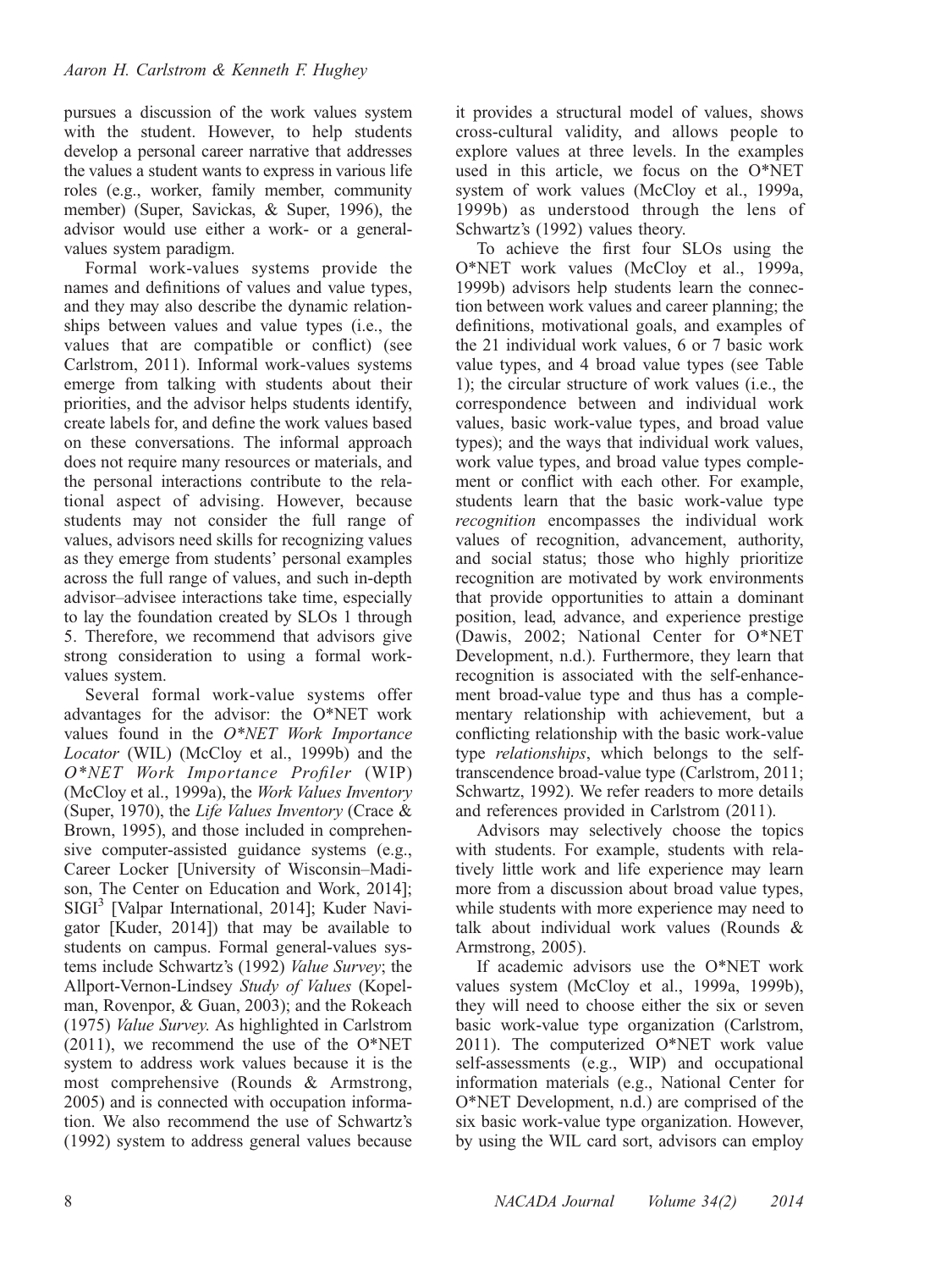| Concept                     | <b>Definition</b>                                                                                                                                                                                                                                                                                                                  |
|-----------------------------|------------------------------------------------------------------------------------------------------------------------------------------------------------------------------------------------------------------------------------------------------------------------------------------------------------------------------------|
| Values                      | "Values are cognitive-affective lenses through which people rank order<br>events, outcomes, actions, and social interactions based on the extent<br>to which they will help fulfill their needs and wants, <i>i.e.</i> , achieve their<br>conception of $\dots$ the good life." (p. 34)                                            |
| Work Values                 | The cognitive-affective lenses through which people rank order "the<br>events, outcomes, actions, and social interactions  in the worker role<br>and work setting" that will help them develop an individualized<br>conception of the good work life (p. 35). There are 21 individual<br>O*NET work values (McCloy et al., 1999b). |
| Work Value Priorities       | The level of importance or desirability people attributed to an individual<br>work value or work value type.                                                                                                                                                                                                                       |
| Basic Work-Value Types      | Groupings of individual work values "based on similarities in<br>motivational goals" (p. 36). O*NET work values can be grouped in 6<br>or 7 basic work value types (McCloy et al., 1999b).                                                                                                                                         |
| Broad Value Types           | Umbrella of basic work-value types is based on similarities in<br>motivational goals. There are 4 broad value types (Schwartz, 1992).                                                                                                                                                                                              |
| Work Value System           | List of individual work values, corresponding work value types,<br>definitions, underlying motivational goals, and statements about which<br>values and types are complementary or conflicting.                                                                                                                                    |
| Personal Work-Values System | The collection of an individual's work-value priorities of all work values<br>or work value types.                                                                                                                                                                                                                                 |

Table 1. Definitions of work value concepts

Note. Definitions from Carlstrom (2011, pp. 33–43) except as noted. Used with permission.

the seven basic-work value type organization, which has not been validated. If the student wants to examine the connection between work values and occupational information, then the six basic O\*NET work-value types may be the best choice. However, we recommend the seven basic O\*NET work-value types grouping for students ready to reflect upon the dynamics and potential workvalue conflicts as reflected in Schwartz's (1992) circular model.

Upon development of a sufficient understanding of work values (i.e., SLO 1), students can engage in activities to help them crystallize and prioritize their work values (i.e., develop a personal work-values system). For example, advisors can ask students to identify examples of the work values and work value types in their life and reflect on ways they influence their behavior (i.e., crystallization) and rank order the importance of work values and work value types (i.e., prioritization). Either a formal (e.g., O\*NET work values) or informal (i.e., descriptions of personal priorities) work-values system, or some combination, proves useful. Objective test scores for each work value and work value type or subjectively determined ordering provides appropriate contexts for prioritizing work values and

types. Further, students can complete some activities independently (e.g., computerized work values inventory), but others, such as a values sorting activity (e.g., WIL card sort [McCloy et al., 1999b]; Sophie's Choice activity [Niles, 2000]), require advisor participation to assist students in reflecting upon the rank ordering of work values and clarifying the meaning of work values to them personally.

Advisors who prefer formal work-values systems or want students to obtain an objective score can refer students to complete computeradministered work-values inventories such as the O\*NET WIP (McCloy et al., 1999a) and those found in comprehensive computer-assisted career guidance systems (e.g., Career Locker [University of Wisconsin–Madison, The Center on Education and Work, 2014];  $\text{SIGI}^3$  [Valpar International, 2014]; Kuder Navigator [Kuder, 2014]). In addition, advisors can access work-values card sorts (e.g., WIL [McCloy et al., 1999b]), checklists (e.g., Niles, 2000; Steele, Walters, & Lumsden, 2000), and inventories (e.g., Work Values Inventory [Super, 1970]; Life Values Inventory [Crace & Brown, 1995]). Although some of the activities involve formal work-values systems, provide objective scores, or do not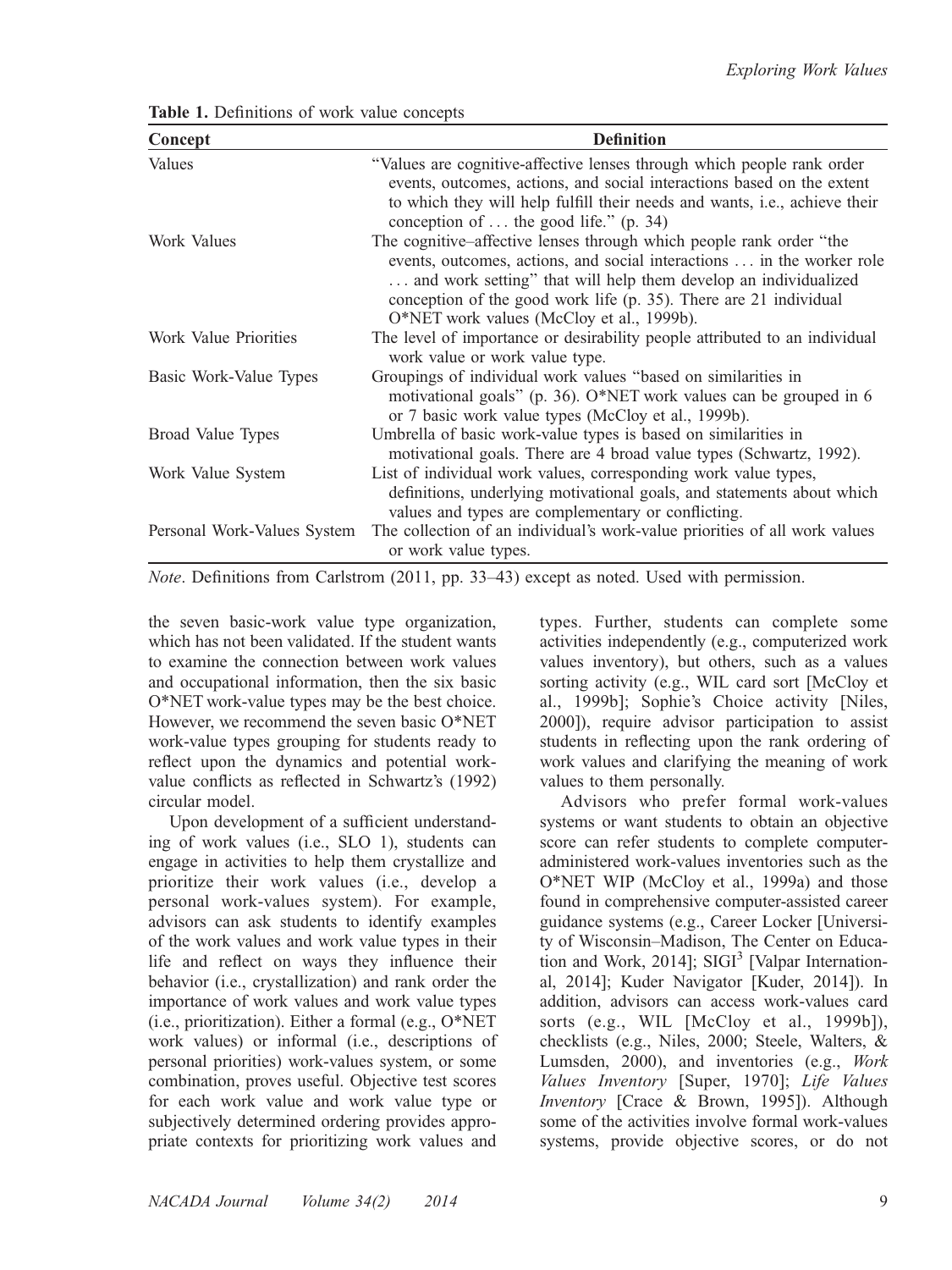require advisor presence when completed, advisor guidance makes these exercises meaningful to students and remains critical to advisors' professional and ethical practice.

For example, with the O\*NET WIL workvalues card sort activity (McCloy et al., 1999b) students rank order short definitions in terms of the importance of each for their ideal job. After ranking the cards, they calculate scores for each of the basic work-value types, which helps them rank order the basic types. For example, a student may give high ranks, illustrating prioritization, to relationships, internal working conditions, and independence; moderate rankings to recognition and achievement; and low rankings for support and external working conditions. Such a description of the student's personal work-values system indicates those trade-offs that she or he may be willing to make in the work environment; in this case, the student would willingly give up some support to experience more independence. As students go through this exploration process, advisors can help them identify examples of the individual and basic work values and types (i.e., crystallization) from students' own experiences. In addition, they should suggest modifications in the prioritization of basic work-value types based on the scores obtained through the card sort, but they should remember that the scores serve as guides, not definitive directions. With advisor assistance, students can order basic work-value types to identify prioritization of the broad value types. The student in the example would see that selftranscendence and openness to change emerge as greater priorities than does conservation.

Examples of activities that require relatively high advisor participation typically do not provide an objective score and allow for a choice to use a formal work-values system that includes extensive exploratory exercises. Advisors can use career fantasies as described by Niles and Harris-Bowlsbey (2009) and sessions in which students describe and reflect upon daydreams, people they admire and dislike, preferred use of discretionary time and money, involvement in activities considered important, and situations in which students experience the greatest reward, satisfaction, and enjoyment (Brown, 1995; Brown & Crace, 1996; Gordon, 2007). Utilizing the why? technique as in Brown (1996), advisors challenge students by asking "why?" student-chosen outcomes and actions are deemed important and desirable. They continue to ask ''why'' as a means of determining the underlying motivational goal

for student selections. Career autobiographies and life stories, reviewed later in the career advising process, also could help students develop greater clarity and stability of their personal work-values system (Patton, 2000).

Niles (2000) presented a values activity titled ''Sophie's Choice: A Values Sorting Activity'' with the accompanying statement, ''Good decisions are values-based; however, few career options provide individuals with the opportunity to express all of their important values'' (p. 82). For the activity, students review a list of 28 values and have the opportunity to list additional ones. Advisors could substitute the work values from a different formal work-values system, such as those from O\*NET. Students select their top 10 individual values, and after discussing these with the advisor, identify their top 5 individual values. Students are then told they must give up one of the values they had chosen. Upon relinquishing 4 individual values, the students have identified and defined their top 5 values in order of preference. Advisors can extend the exercise by asking students to determine the basic or broad workvalue types to which their top (and bottom) individual work values belong and initiate discussions on the level of potential complementariness and conflict in the student's personal work-values system.

Drawing from the work of Rokeach (1975), Brown and Crace (1996) discussed the use of contemplation and conflict to clarify and to help prioritize values (see also Kinnier, 2000; Niles & Harris-Bowlsbey, 2009). Students decide which work values or types are most important relative to the other ones rather than simply rating their importance or desirability. For example, an advisor asks a student who rated both autonomy and security as important to contemplate which ranks higher; that is, the student must decide between two basic work values as if confronted with a conflict.

A career planning course offered to undergraduates at Florida State University (2014), Introduction to Career Development, is divided into three units with one focused on career concepts and applications. During one day students focus on values as part of developing self-knowledge. The unit also includes creating a career autobiography, so the course activities relate to all of the work value SLOs.

The context in which students grew up, currently live, and anticipate integrating in the future influences the development and expression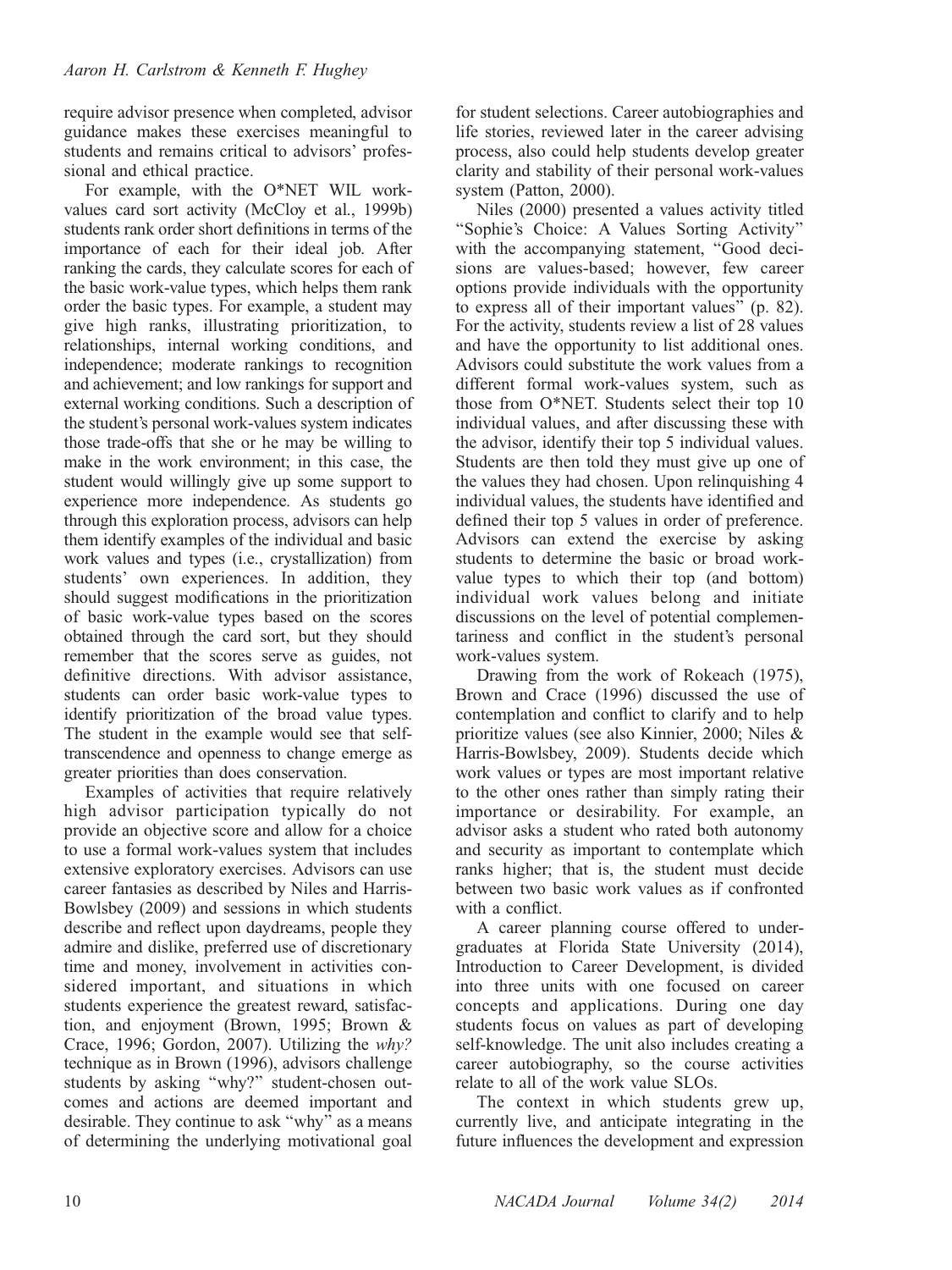of a personal work-values system. Students' cultural background (e.g., collectivism–individualism orientation), personal life situations (e.g., access to quality schools), and the life experiences of important people in their lives (e.g., an aunt facing gender discrimination) constitute important factors that advisors must consider when helping students explore work values (see Carlstrom, 2011 for discussion and references). Students also learn that future life experiences likely influence their prioritization of work values and types. For example, job security may become a higher priority if students intend to raise children in the future or if they foresee personal difficulties during potential challenges, such as an economic recession. Therefore, these activities not only help students crystallize and prioritize their work values and types in the present, they learn career self-management skills that will prove useful throughout their life.

## Connecting Work Values to Occupations and Evaluating Fit

Through matching exercises students understand ways work values and types correspond to the rewards and reinforcers offered in different occupations (i.e., SLO 3) and evaluation processes for selecting the extent to which potential occupations fit personal work-values system (i.e., SLO 4). Both SLOs 3 and 4 depend upon occupational information that relates to work values. Advisors who introduce informal workvalues systems to help students crystallize and prioritize work value types will experience more difficulty in linking occupational information to values than will those using a formal system.

Advisors may wish to access any number of online career assessment programs to identify occupational options, but the WIL and WIP incorporate the work values system used by the U.S. Department of Labor (n.d.) to describe occupations, which McCloy et al. (1999a, 1999b) pointed out comprises a strength of the O\*NET work-values system as based on the six basic work-value types organization used to describe occupations. The seven basic O\*NET work-value types organization (Carlstrom, 2011) also allows one to compare personal work-value types to occupations for all of the basic workvalue types, but the intrinsic or extrinsic working conditions will not be as clear as with the basic six organization. However, the basic seven organization allows for discussions about workvalue type complementariness and conflicts.

Further, advisors who use it can discuss Schwartz's (1992) broad work-value types, thus it may prove more beneficial for students needing to focus on the four broad work-value types, and the potential value conflicts that may arise, as this version may offer a better reflection of world-ofwork paradigms (Smith & Campbell, 2006) than the six basic work-value types organization. However, occupational information is not reported on the broad work-value types.

Although SLOs 6 and 7 are distinct, the activities that address each overlap. To help students learn about how work values and types correspond to occupations (i.e., SLO 6), students could select three to five occupations that they would like to explore and then review the degree to which each occupation corresponds with the basic work-value types. For example, by reviewing the work values section of the detailed report of interior designers on O\*Net Online (http://www. onetonline.org/link/details/27-1025.00), a student sees that interior design is most congruent with the basic work-value types of achievement and independence, followed (in descending order of correlation) by relationships, working conditions and recognition, and support. To address SLO 7, students could then compare their personal workvalues system to the information gathered about each of the occupations they researched.

In one approach to SLO 7, the student must use his or her personal work-values system to identify occupations that may be a good fit. For example, an individual who enters work values into the advanced search function of O\*NET (http://www.onetonline.org/) and then selects a top basic work-value type such as recognition will bring up a list of occupations congruent with recognition, such as financial analyst and epidemiologist. In an alternative, by entering up to three basic work-value types (e.g., recognition, achievement, and independence), the student will receive a list of occupations, such as chef, archivist, and geneticist, congruent with the top basic work-value types entered. However, this approach works on the assumption that a student has properly identified a clear and stable set of work value priorities for the purpose of choosing an occupation. Traditional-aged college students may experience difficulty articulating such a clear and stable personal work-values system.

Traditional-aged college students may use their interests and skills, rather than personal workvalues systems, to identify a potential occupation to pursue. They benefit from using one of two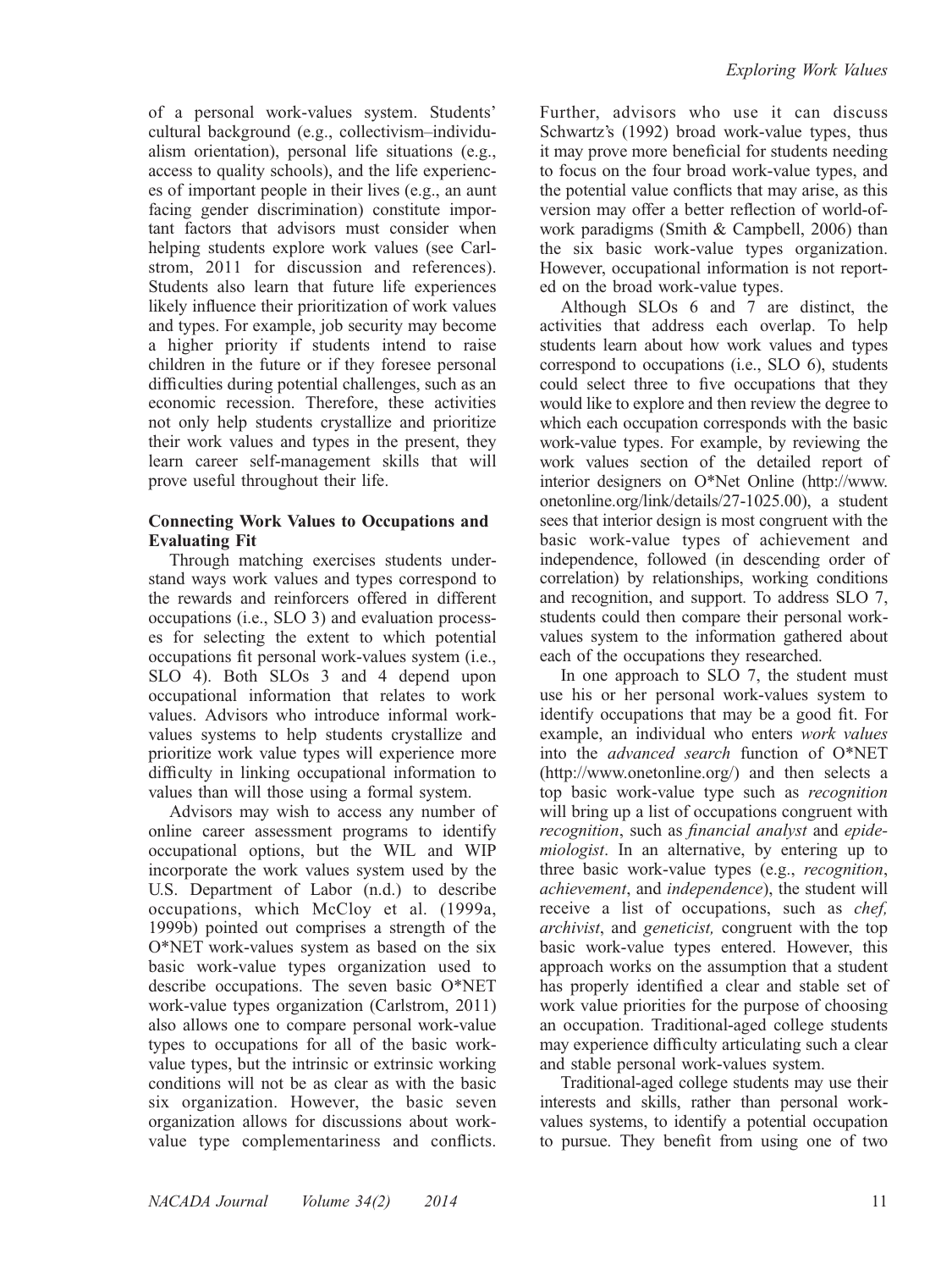variations to achieve SLO 4. In one approach students first identify occupational options, and then, as part of further exploration, examine the degree to which their personal work-values system appears consistent with different occupations. For example, based on longstanding interests, confirmed by an interest inventory, and appropriate academic achievement, a student has identified dentistry as an occupational option. Through use of the WIL card sort (McCloy et al., 1999b), the student prioritizes recognition and support as the top two basic work-value types; however, according to the O\*Net description of dentist (http:// www.onetonline.o rg/link/details/29-1021. 00#WorkValues), the student's prioritized basic work-value types are least satisfied in the field of dentistry. This information should not necessarily obligate the student to abandon dentistry as an option, but does provide information that should be considered.

Some students must learn about the job search, interviewing, and negotiation processes to evaluate the specific job fit with their personal workvalues system. For example, a student prioritized independence in the personal work-value system and has secured interviews with three different companies for a position as a sales manager, which is congruent with O\*Net independence (http://www.onetonline.org/link/details/11-2022. 00#WorkValues). This student may find that despite the congruence with independence, not all sales managers secure positions with companies that provide for independence to the same extent. Therefore, the advisor talks with the student about the qualities of independence the advisee considers most important and ways to determine during the interview and negotiation processes the degree to which a prospective company allows for the desired level of independence.

Students exhibiting multipotentiality pose a challenge to advisors proffering career advice. The traditional approach to career advising in which conversations focus on generating occupational options based interests and skills may fall short for students exhibiting multipotentiality because they struggle to eliminate academic and career options. Having multiple skills and interests can lead to students making unproductive career decisions (Rysiew, Shore, & Leeb, 1999). For example, these students may declare multiple majors and make numerous major changes. Multipotentialed students often ''need help in 'giving away' some of their alternatives rather than generating new ones'' (Gordon, 2007, p. 103). The well-intentioned feedback of ''you can be anything you want to be'' is particularly unhelpful for multipotentialed students (Kerr & Erb, 1991).

Therefore, the matching approach using the personal work-values system to identify occupations that fit may prove particularly useful for advisors of multipotentialed students; however, the advisor may need to augment the approach with meaning-making activities. Although these undergraduates likely could find success and satisfaction in a number of occupations, the work values may help them become more focused on opportunities. For example, Colangelo and Zaffrann (1979) and Miller (1981) recommended focusing on work values in career counseling of academically talented students. Further, Kerr and Erb (1991), in a study of university honors students, found that those who participated in a values-based career counseling intervention changed significantly in terms of identity.

### Meaning Making: Developing a Personal Career Story

The eighth and ninth SLOs serve as keys to the development of a sense of meaning and mattering. They manifest in articulation of ''stories of the self. . .that integrate the reconstructed past, perceived present, and anticipated future'' (Mc-Adams, 1996, p. 301) and that address how the self connects with society and life roles (Patton, 2000). Value priorities ''may provide the basic architecture of. . .the 'narrative mode' of human understanding'' (Rohan, 2000, p. 257). Although their work-value priorities and career life stories are likely to change after they graduate from college (McAdams, 1996), students learn both the significance of and skills for developing a story about the process they use to ''make choices that express their self-concepts and substantiate their goals in the social reality of work roles'' (Savickas, 2005, p. 43). Savickas's constructivist, Cochran's narrative, and Young, Valach, and Collin's contextual theories of career counseling (as discussed in Niles & Harris-Bowlsbey, 2009) address the importance of personal career narratives in career development and offer ideas about ways to incorporate their stories into the career planning process.

To help students use personal work-values systems to develop life stories, advisors utilize activities that range from discussions about the meaning and manifestation of a personal work-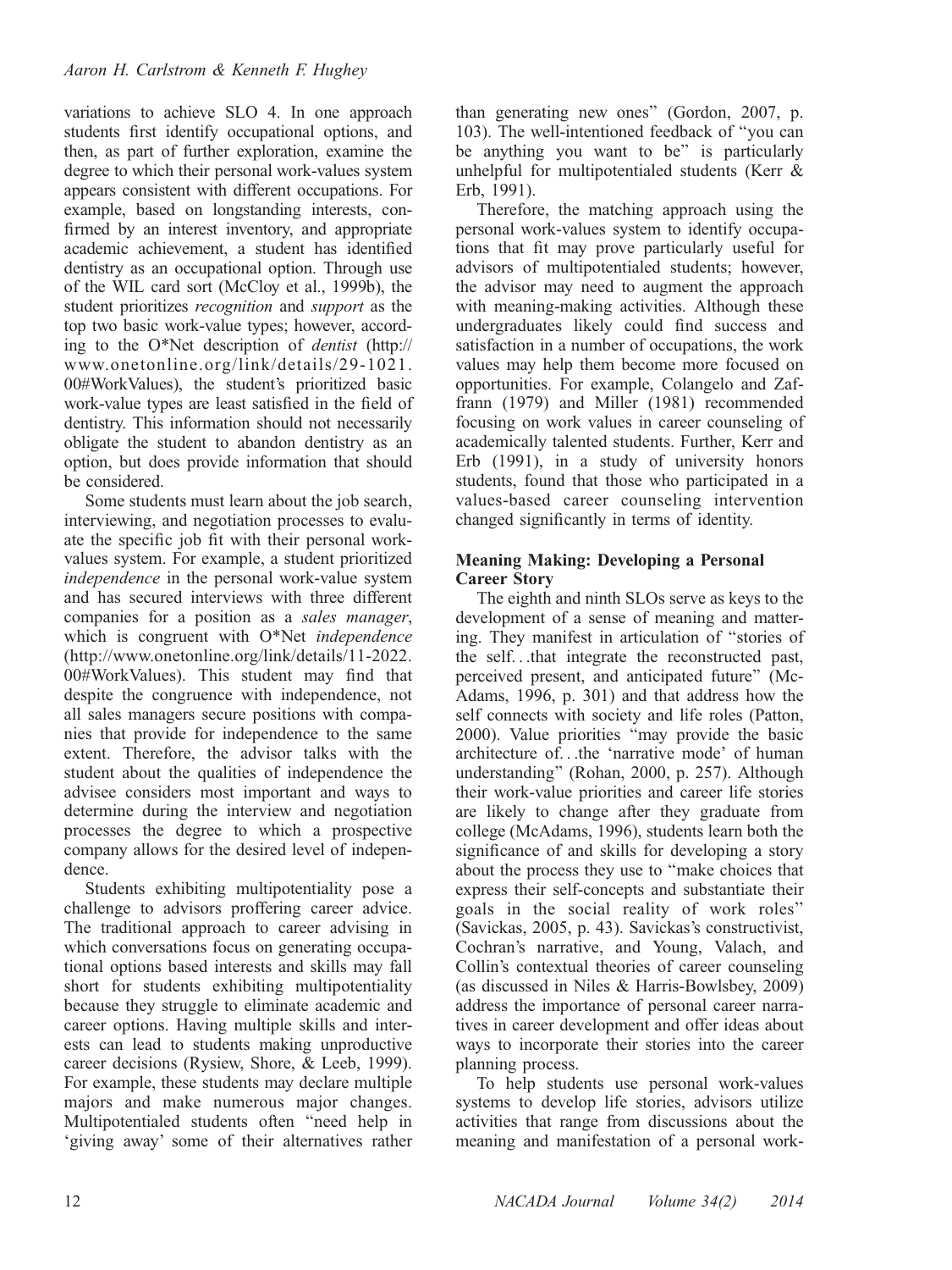values system in a student's life, to developing shorter stories that address very specific aspects of work value priorities in school and work life, to writing a full career autobiography. Lifelines also offer tools for reflection. Beginning with birth and ending with death, students list significant life events and roles, both positive and negative, as well as those previous, current, and anticipated. The advisor and advisee discuss the roles of each major event, especially as current behaviors apply to future plans. Advisors must remain mindful that, just as with the crystallization and prioritization of work values and types, students'

experiences and context for them will influence their expression of a personal career narrative. In addition, many variations of the story will help students find meaning and mattering, but advisors must recognize that these outcomes may clash with the advisor's personal work-values system.

Many topics for discussion emerge through conversations, short stories, lifelines, and career autobiographies. For example, advisors can work on identifying which work value priorities the advisee wants to fulfill in specific life roles. For example, to what degree does a student want to fulfill the relationship value with family, friendship, and worker roles? Does this differ from the degree he or she wants to fulfill the recognition value priority among these three roles? Advisors can broach the potential conflicts in fulfilling value priorities because of conflicts between life roles. For example, the advisor may ask the student to consider how the amount of time needed to fulfill the recognition value at work may affect the ability to fulfill the relationship value in the family (Super et al., 1996).

Specifically, advisees need to consider ways the worker role relates to other life roles (i.e., role salience) because ''other life role values also influence many aspects of the career development process'' (Brown, 2002, p. 49). For example, the worker role may be more important to a student's sense of self than her or his role in the community, but not more important than the one in the family. Values help people discriminate the level of commitment to different life roles (Lokan, 1995). Work value priorities, socialization processes, work experiences, and the perceptions of meeting work-value priorities in available work opportunities influence the importance of the worker role (Sverko & Vizek-Vidovic, 1995). Thus, addressing work value priorities helps to contextualize a student's career development by providing the opportunity to address other factors that influence career development including gender, race and ethnicity, socioeconomic status, discrimination experiences, aptitudes, and self-efficacy (Brown, 1995, 2002).

### Summary

Advisors need to determine when to refer students to career counseling. A number of issues can trigger a referral, and Kuhn, Gordon, and Webber (2006) presented an informative listing of those issues that can indicate that students might benefit from the services of a career counselor. Further, some institutions establish guidelines, policies, or informal understandings about which professionals—advisors or counselors—should address particular concerns or types of issues.

Career readiness constructs may also offer guidance in determining whether career advising or counseling would be appropriate for students as well as the relevance of addressing work values in career advising. Sampson, Reardon, Peterson, and Lenz (2004) defined career readiness ''as the capability of an individual to make appropriate career choices while taking into account the complexity of family, social, economic, and organizational factors that influence an individual's career development'' (p. 68). Capability refers to internal factors (e.g., motivation, commitment) that influence one's capacity ''to engage in effective career problem solving and decision making'' (p. 68); complexity refers to external factors (e.g., family or economic situations) "that make it more difficult (or less difficult) to process information necessary to solve career problems and make career decisions'' (p. 68). Low capability and high complexity lead to low readiness to make career decisions and can trigger a referral to career counseling. Other combinations of capability and complexity may be addressed by either career advising or career counseling, depending on the circumstances, although high levels of capability may prove an important prerequisite for addressing work values with a student.

### References

- Brown, D. (1995). A values-based approach to facilitating career transitions. The Career Development Quarterly, 44(1), 4–12.
- Brown, D. (1996). Brown's values-based, holistic model of career and life-role choices and satisfaction. In D. E. Brown & L. Brooks (Eds.), Career choice and development (3rd ed.) (pp. 337–372). San Francisco, CA: Jossey-Bass.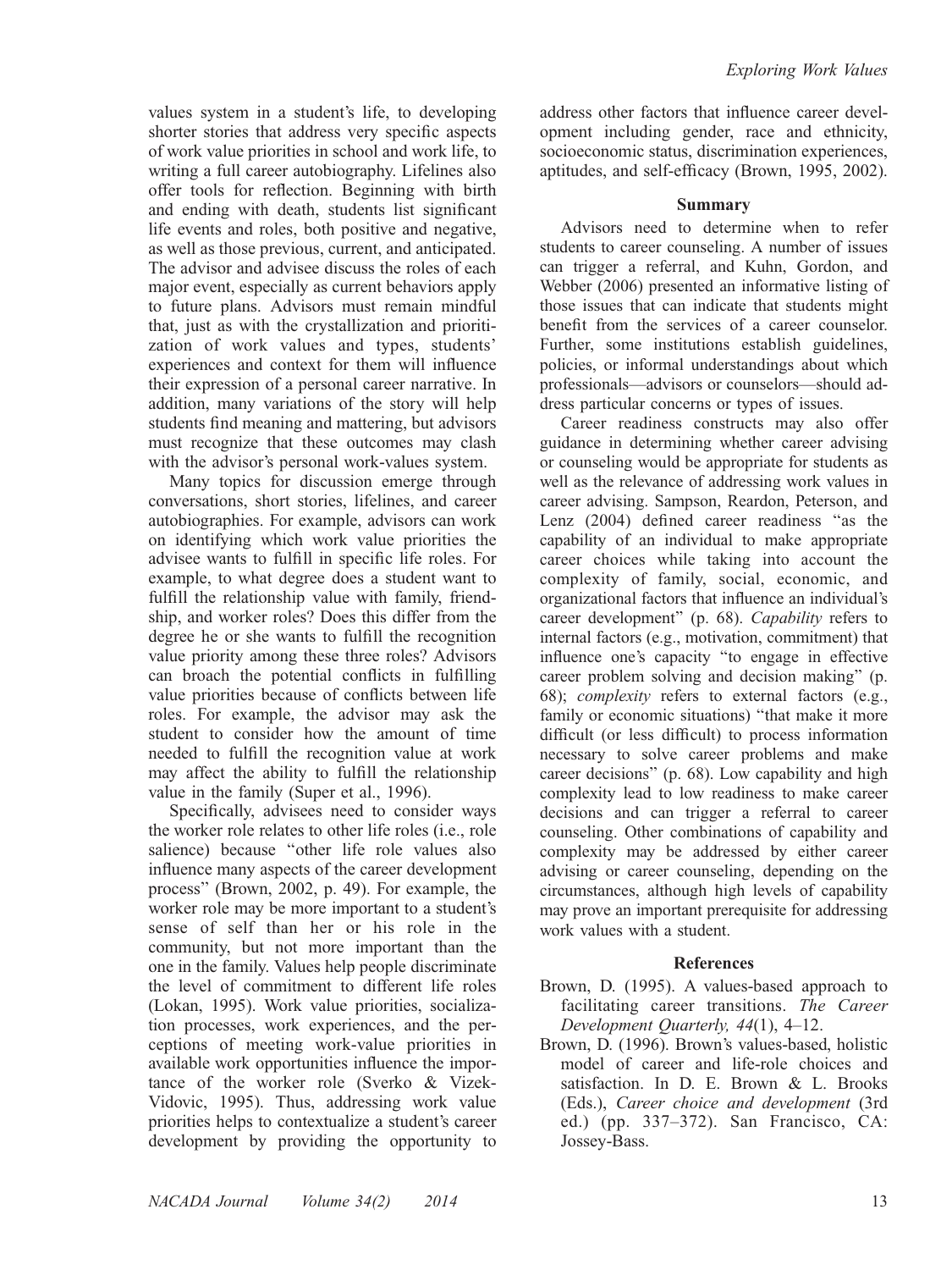- Brown, D. (2002). The role of work and cultural values in occupational choice, satisfaction, and success: A theoretical statement. Journal of Counseling & Development, 80(1), 48–56.
- Brown, D., & Crace, R. K. (1996). Values in life role choices and outcomes: A conceptual model. The Career Development Quarterly, 44, 211–223.
- Carlstrom, A. C. (2011). Living the good (work) life: Implications of general values for work values. NACADA Journal, 31(2), 33-43.
- Colangelo, N., & Zaffrann, R. (1979). New voices in counseling the gifted. Dubuque, IA: Kendall Hunt.
- Crace, R. K., & Brown, D. (1995). Life Values Inventory. Minneapolis, MN: National Computer Systems.
- Dawis, R.V. (2002). Person-environment-correspondence theory. In D. Brown (Ed.), Career choice and development (4th ed.) (pp. 427– 464). San Francisco, CA: Jossey-Bass.
- Duffy, R. D., & Sedlacek, W. E. (2007). The work values of first-year college students: Exploring group differences. The Career Development Quarterly, 55, 359–364.
- Feller, R., & Whichard, J. (2005). Knowledge nomads and the nervously employed: Workplace change & courageous career choices. Austin, TX: ProEd.
- Florida State University. (2014). Introduction to career development [course syllabus]. Retrieved from http://www.career.fsu.edu/img/ pdf/SDS3340/Summer2014Syllabus.pdf
- Gordon, V. N. (2006). Career advising: An academic advisor's guide. San Francisco, CA: Jossey-Bass.
- Gordon, V. N. (2007). Undecided students: A special population. In L. Huff & P. Jordan (Eds.), Advising special populations (Monograph No. 17) (pp. 187–222). Manhattan, KS: National Academic Advising Association.
- Gore, P. A., Jr., & Metz, A. J. (2008). Foundations: Advising for career and life-planning. In V. N. Gordon, W. R. Habley, & T. J. Grites (Eds.), Academic advising: A comprehensive handbook  $(2nd$ ed.)  $(pp. 103-108)$ . San Francisco, CA: Jossey-Bass.
- Hartung, P. J. (2009, June). Why work: The story of values in vocational psychology. Paper presented at the 9th biennial meeting of the Social for Vocational Psychology, St. Louis, MO.
- Hughey, K. F., & Hughey, J. K. (2009). Foundations of career advising. In K. F.

Hughey, D. Burton Nelson, J. K. Damminger, & B. McCalla-Wriggins (Eds.), The handbook of career advising (pp. 1–18). San Francisco, CA: Jossey-Bass.

- Kerr, B., & Erb, C. (1999). Career counseling with academically talented students: Effects of a value-based intervention. Journal of Counseling Psychology, 38, 309–314.
- Kinnier, R. T. (2000). Existentially speaking. In M. Pope & C. W. Minor (Eds.), Experiential activities for teaching career counseling classes and for facilitating career groups (Vol. 1) (pp. 80–81). Tulsa, OK: National Career Development Association.
- Kopelman, R. E., Rovenpor, J. L., & Guan, M. (2003). The Study of Values: Construction of the fourth edition. Journal of Vocational Behavior, 62, 203–220.
- Kuder, Inc. (2014). Kuder navigator. Retrieved from http://www.kuder.com/product/kudercareer-planning-system/kuder-navigator/
- Kuhn, T., Gordon, V. N., & Webber, J. (2006). The advising and counseling continuum: Triggers for referral. NACADA Journal, 26(1), 24–31.
- Lokan, J. J. (1995). Role commitment and values among adolescents from four countries. In D. E. Super & B. Sverko (Eds.), Life roles, values, and careers: International findings of the work importance study (pp. 278–290). San Francisco, CA: Jossey-Bass.
- McAdams, D. P. (1996). Personality, modernity, and the storied self: A contemporary framework for studying persons. Psychological Inquiry, 7, 295–321.
- McCloy, R., Waugh, G., Medsker, G., Wall, J., Rivkin, D., & Lewis, P. (1999a). Development of the O\*NET computerized Work Importance Profiler. Raleigh, NC: National Center for O\*NET Development.
- McCloy, R., Waugh, G., Medsker, G., Wall, J., Rivkin, D., & Lewis, P. (1999b). Development of the O\*NET paper-and-pencil Work Importance Locator. Raleigh, NC: National Center for O\*NET Development.
- Miller, J. V. (1981). Overview of career education of gifted and talented. Journal of Career Education, 7, 266–270.
- National Center for O\*NET Development. (n.d.). Work values. Retrieved from http://www. onetonline.org/find/descriptor/browse/Work\_ Values/
- Niles, S. G. (2000). ''Sophie's choice'': A values sorting activity. In M. Pope & C. W. Minor